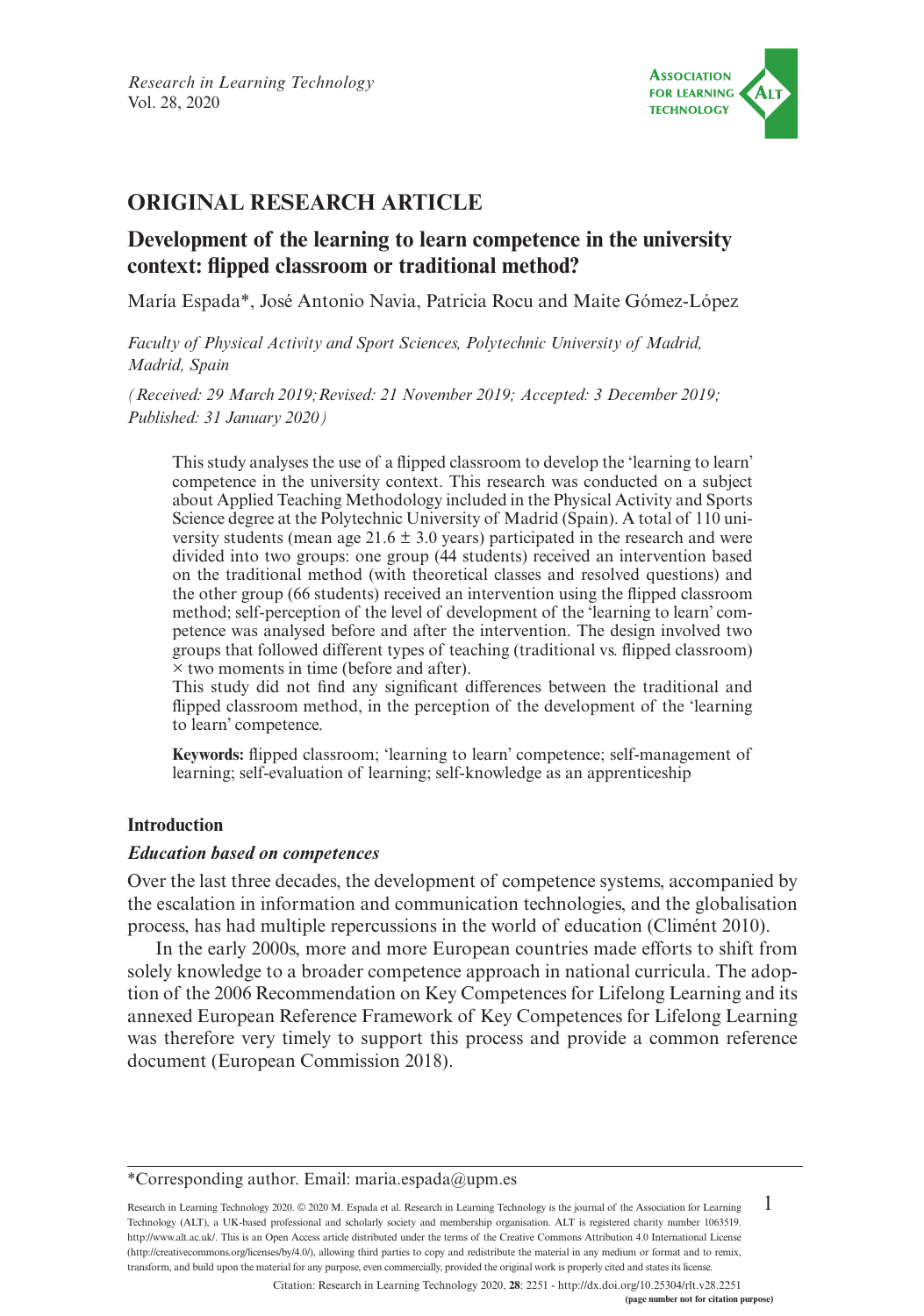# *M. Espada* et al.

This tendency for *education based on competences* has led to the establishment of education laws in the different European countries to foment its development.

Thus, in Spain, with regard to the pre-university level, the *Organic Education Law* and *Royal Decree 15/13/*2006 of 7th December stipulates the need to develop competences, defining this term as

'the capacity to use knowledge and abilities, in a transversal and interactive manner, in contexts and situations which require the intervention of knowledge linked to different learning, which implies understanding, reflection and discernment bearing in mind the social dimension of each situation'. (p. 43058).

Similarly, the present *Organic Law 8/2013 of 9th December on the improvement of educational quality* insists on the importance of developing basic competences determining that

'The simplification of curricular development is an essential element for the transformation of the educational system, a simplification which, according to the European Union guidelines, should provide solid knowledge of the content that guarantees the effective acquisition of the basic competences'. (p. 8)

The Organisation for Economic Cooperation and Development (OECD), Definition and Selection of Competences (DeSeCo) project had quite a significant influence on the work on competence frameworks in the European Union, both in numerous member states and in the debates and collaboration at the European level (Rychen and Salganik 2001). It defined the aim of key competencies as contributing to a successful life for individuals and a well-functioning society and the project classified key competences into three broad categories (using tools interactively, interacting in heterogeneous groups and acting autonomously).

The key competences that have been established include that of ' learning to learn'. This competence implies possessing the abilities to determine one's own learning and be able to learn in an increasingly efficient and autonomous way depending on one's own objectives and needs (Carretero and Fuentes 2010). Hofmann (2008) refers to 'learning to learn' as a competence that allows people to become more effective, flexible and self-organised learners in a variety of contexts.

An overview of competence definitions in the international competence frameworks shows that the 'learning to learn' competence means 'ability to use knowledge and information interactively', 'analytical and critical thinking', 'autonomous learning skills' and 'problem solving' (European Commission 2018).

Currently, most students still come from environments in our educational system that are characterised by teaching using a vertical and hierarchical discourse which demands that the students reproduce its academic knowledge. This concept of learning and teaching is incongruent with both current social demands and the intended aims of the new educational paradigm (Salmerón and Gutierrez-Braojos 2012).

With regard to the university context, the educational activity proposed by the European Higher Education Area (EHEA) makes the student the protagonist, emphasising active, autonomous, critical and reflexive learning (Herrero 2014).

The implementation of these competences implies an enormous challenge for teachers as they are expected to find strategies to integrate these competences into their different curricular subjects (Trier 2003; Voogt and Roblin 2012). All of which has led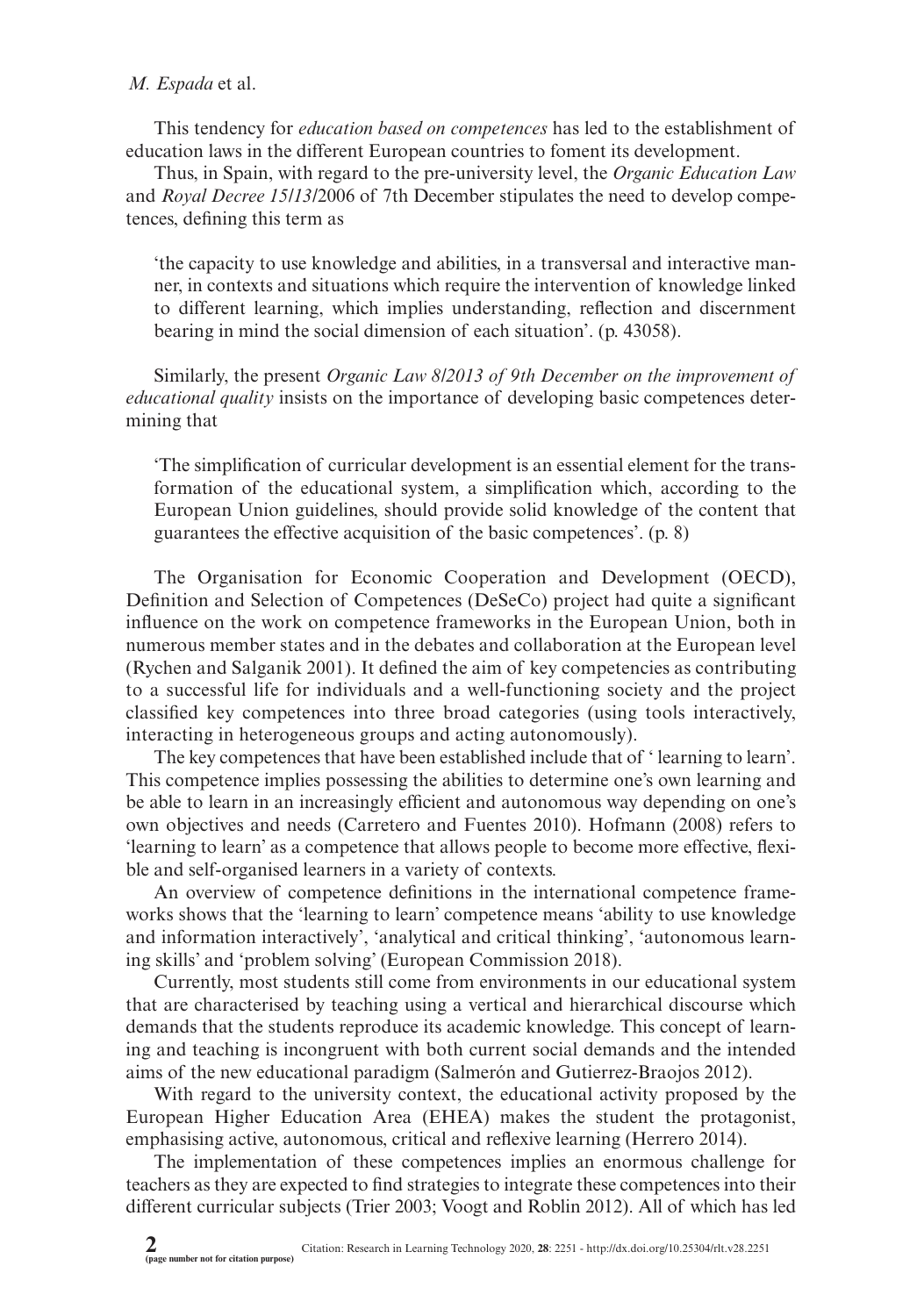to the appearance of new methodologies, resources and material, new areas and time periods from those traditionally used until now in the classroom (Herrero 2014).

In designing active methodologies to favour training in competences, the challenge is to extend the methodological repertory by attempting to thoroughly understand the possibilities offered by the different strategies and to proceed by experimenting with their application in teaching practice, thus adopting and adapting these methods to circumstances and possibilities (Fernández-March 2006).

Likewise, learning methods based on teaching using technological means have been used with high expectations and the idea that they would increase students' motivation and facilitate learning the content presented (Lee, Lim, and Grabowski 2010).

### *Flipped classroom*

The flipped classroom method is one of these new methods and consists of inverting the order of the traditional class in such a way that the students can see the content of a topic in the virtual classroom and then carry out activities and practical exercises later on in class to consolidate this content (Bergmann and Sams 2014). Bergmann and Sams (2014) define this new concept by explaining that what traditionally was done in class is now done at home and what traditionally was done as homework is now done during the classes. Chis *et al*. (2018) explained that the flipped classroom is a student-centred pedagogy in which students complete pre-class work (e.g. watching a video clip, searching online for certain information) to gain basic knowledge, and class time is dedicated to activities that promote the application and mastery of this knowledge.

In this respect, this technology helps to improve student engagement in terms of the time spent on a task, quality of effort and student involvement (Shah and Barkas 2018). In addition, the flipped classroom could improve students' motivation and help them to manage the cognitive load (Abeysekera and Dawson 2015).

However, despite the fact that *a priori* this may seem a simple model, it is important to devise a suitable design and correctly implement the method for it to be effective (Khanova *et al*. 2015).

This new method has aroused great interest in the educational community as it combines the use of technological material on the one hand and the development of autonomy on the other. In particular, in the university context, advancing digital technologies within the higher education sector are challenging both the pedagogical stance of traditional didactic teaching seen for decades within universities and at the same time offering dynamic and innovative opportunities for student learning (O'Flaherty and Phillips 2015). In the traditional didactic approach where academics transmit knowledge as expert teachers to students, the latter have been treated as empty vessels passively absorbing information, wherein their interests are diminished and diverse learning styles are disregarded (Betihavas *et al*. 2016; Lage, Platt, and Treglia 2000).

In this way, the strategy of flipped learning requires the autonomy of the students because they have to watch video lectures outside the classroom. Research conducted on university students showed better management of their time with the flipped classroom method (Kim 2018). In this respect, some research revealed several barriers to the full adoption of the flipped model, such as the students' passive learning habits, and the busy schedules of part-time students who were not always able to properly review the study materials in advance of the synchronous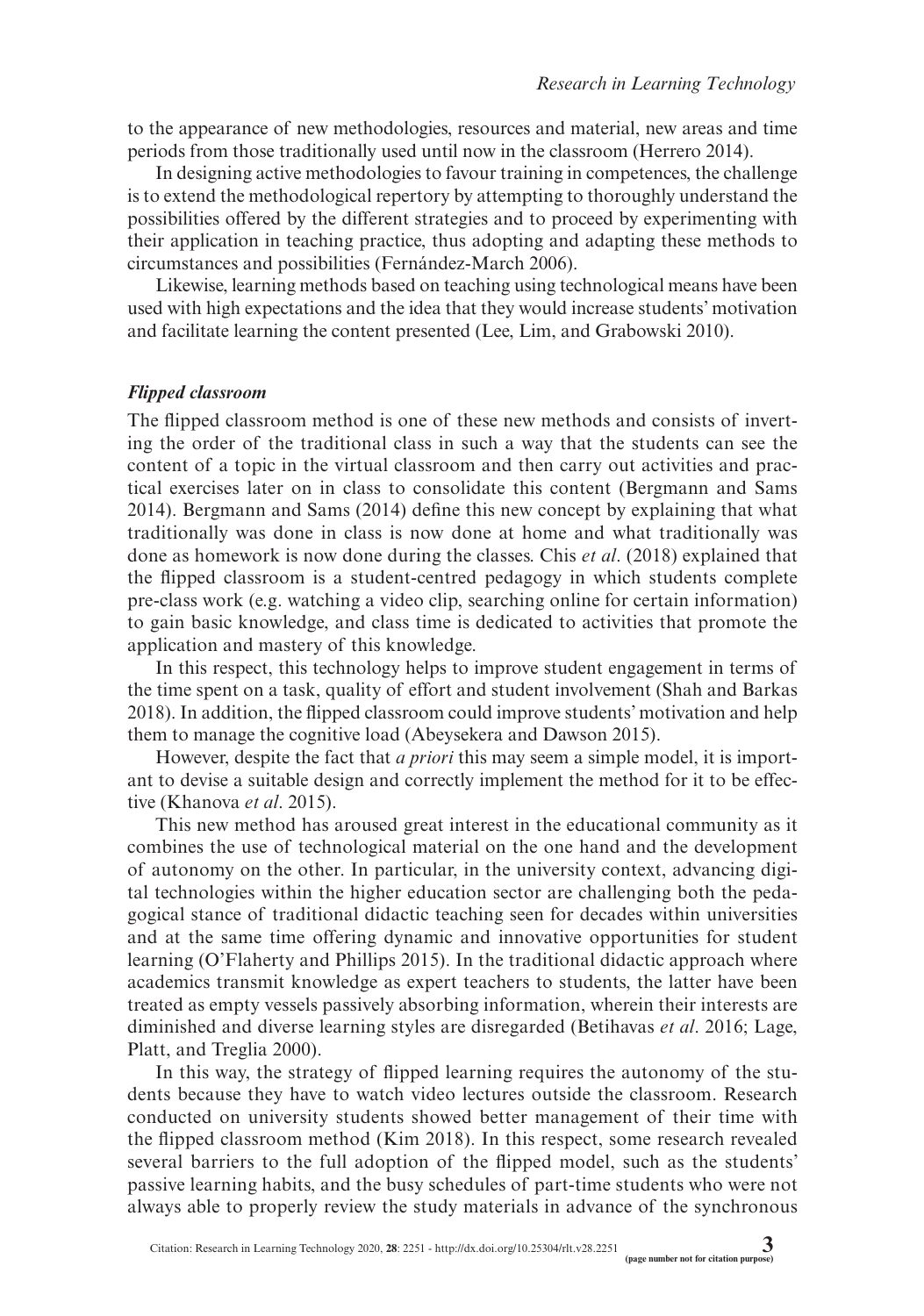class (Chen *et al*. 2014; Zainuddin and Attaran 2016). This model then puts more responsibility for learning on the students so that they can work towards mastery of the material (O'Flaherty and Phillips 2015). In this sense, flipped learning enables an individual to develop the competence of 'learning to learn'.

However, despite the strong willingness of academics to engage in the redesign of their students' learning experiences using the flipped classroom (O'Flaherty and Phillips 2015) and the popularity of this new method, there are currently not enough scientific investigations that permit the suitability of the flipped classroom to be confirmed as a method for all areas and educational levels (Abeysekera and Dawson 2015; Kashada, Li, and Su 2017). Thus, it is necessary to carry out research that makes it possible to analyse the development of competences using active methodologies.

The aim of this study was to estimate the relationship between using the flipped classroom methodology and the traditional method and the perception of the development of the 'learning to learn' competence in higher education. The hypothesis is that 'students who learned through the flipped classroom methodology increase their perception of the development of the "learning to learn" competence'.

# **Method**

# *Participants*

The study involved a compulsory third-year subject on Applied Teaching Methodology from the Degree in Physical Activity and Sport Sciences, during six classroom sessions (one unit) of the first semester of the 2017–2018 course. A total sample of 169 students filled out the questionnaire; however, 59 of them filled out only one of the parts (either before or after the intervention) and therefore they were excluded from the analysis. Of the 110 remaining students, 66 (16 women and 50 men) received the flipped classroom methodology and 44 (9 women and 35 men) received the traditional methodology. The mean age of the students was 21.6 years [standard deviation  $(SD) = 3.0$ .

# *Design and procedure*

In many situations in educational research, it is not possible to randomly assign subjects to a treatment group (Ary *et al*. 2010). In the present study, it was not possible to reorganise the classes to accommodate the research study. For this reason, the study had a quasi-experimental design in which one group received a traditional pedagogical intervention (control group) and the other an intervention using a flipped classroom approach (experimental group).

There were two teachers. Each teacher had two groups (one control and one experimental group). The students were distributed into two groups, one of which received the content using a traditional classroom method, in which they were given theoretical classes and resolved questions. The other group received the content using the flipped learning strategy so that the students had to watch video lectures outside the classroom that had been uploaded to the subject's web space and read PowerPoint material. Then they received practical classes with activities in which they worked on the content using problem solving, quizzes and a discussion group. The students had never used the flipped classroom method before this research; therefore,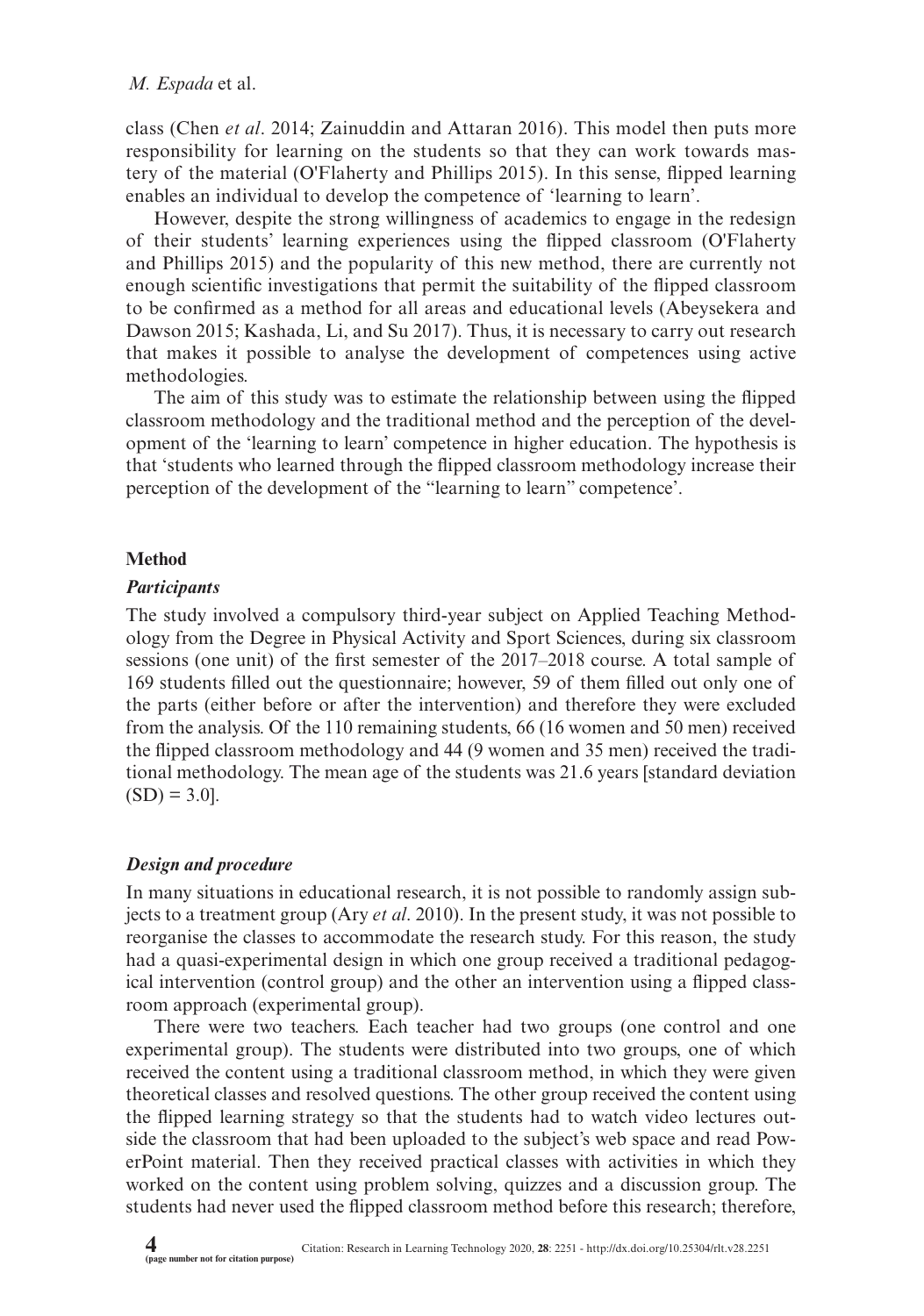the experimental group received guidance on how to be a flipped classroom-student before the intervention through video lectures containing theoretical content on flipped classroom methodology.

Each of the groups was measured using the instrument (see below) before and after the intervention.

Therefore, the design is of two independent groups (the two traditional groups were merged and the two flipped classroom groups were also merged for the statistical analysis) that followed the different types of teaching × two moments in time (before and after).

#### *Instrument*

The scientific community already knows and assumes that the adaptation of tests is not merely a linguistic matter, and that it requires the conjunction of cultural, conceptual, linguistic and metrical aspects that have to be analysed from both analytical– rational and empirical perspectives (Muñiz, Elosua, and Hambleton 2013).

For this reason, to comply with the aims of the present research and to measure the self-perception of the level of development of the 'learning to learn' competence in the context of the Spanish University, an instrument was used that had been developed and validated for this population: the questionnaire 'Self-perceived level of development of the "learning to learn" competence in the university context: a proposed measuring instrument' drawn up by Muñoz-San Roque *et al*. (2016). The instrument has been applied to a sample of 458 college students. It has three factors (learning management, self-assessment and the self-learning process as a learner) and nine items: items 1–4 for learning management; items 5 and 6 for self-assessment; and items 7–9 for the self-learning process as a learner. The answers referred to a Likert-type scale from 1 to 6, where 1 was 'little developed' and 6 was 'highly developed'. Cronbach's alpha reliability coefficient was 0.88. Exploratory and confirmatory analyses were conducted to validate the theoretical model and reliability indices, and the suitability of the structural model was determined to justify the validity of the instrument (Muñoz San Roque *et al*. 2016). After the participants gave their consent to participate in the study, we proceeded to administer the questionnaire.

### *Data analysis*

The Mann–Whitney *U* test was used to analyse the scores on the questionnaire (ordinal variables: Likert scale from 1 to 6). Cohen's *d* was used to express effect size, with values of 0.2, 0.5 and 0.8 to express small, medium and large effects, respectively. The values of the three resulting factors (see Muñoz-San Roque *et al*. 2016) were submitted to a 2 (within groups, time: before and after) by 2 (between groups, pedagogical intervention: traditional and flipped classroom) repeated measure analysis of variance (RM ANOVA). Shapiro–Wilk's and Levene's tests showed normal distribution and homogeneity of variances, respectively. Partial eta-squared depicted the effect size, with values of 0.01, 0.06 and 0.14 for small, medium and large effects, respectively (Cohen 1977). Significance level for all analyses was set at alpha = 0.05. SPSS V. 24 and jamovi V.0.9.5.16 programs were used to perform the statistical analysis.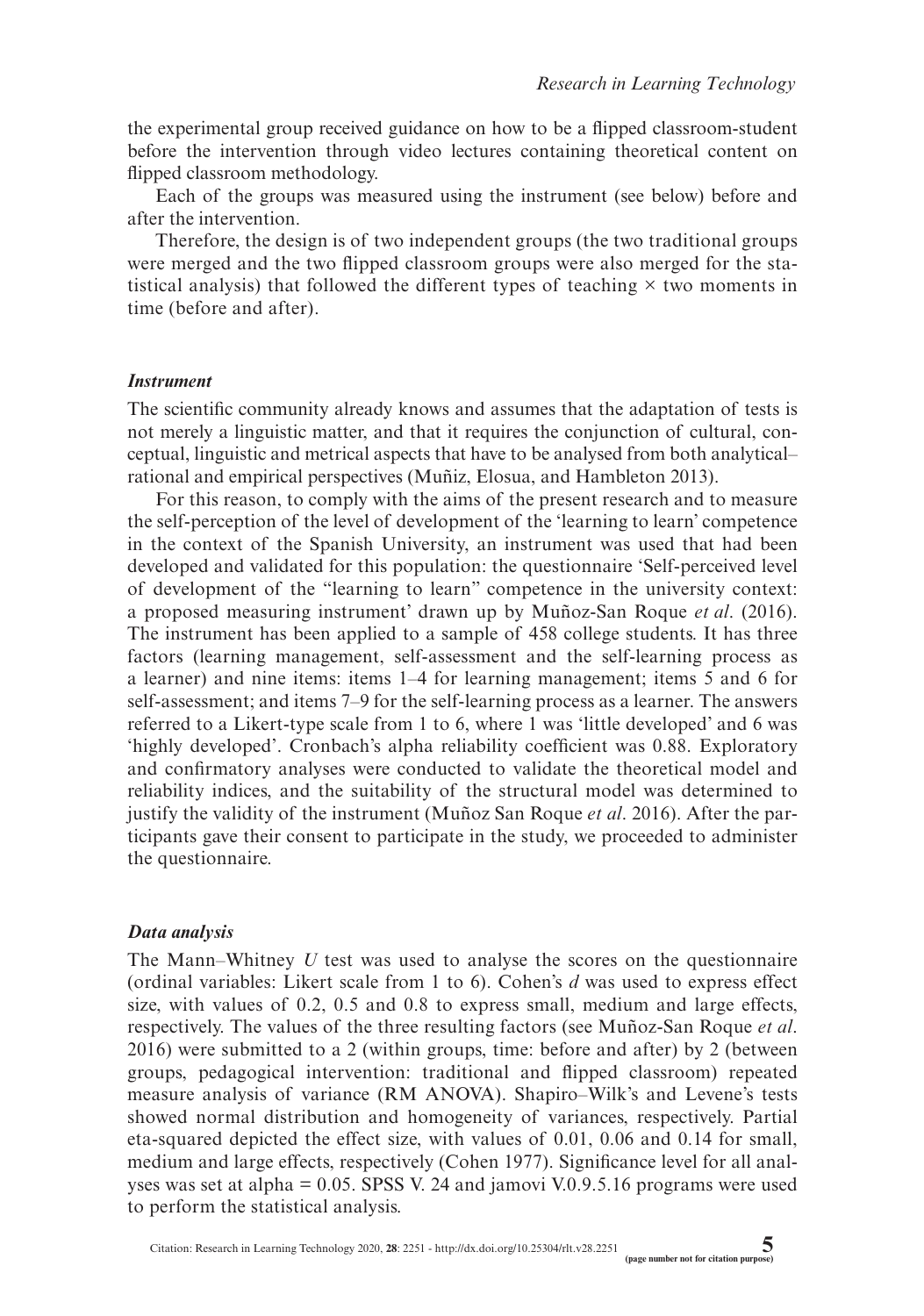# **Results**

The values of the three factors on the questionnaire were similar across the types of pedagogical interventions (Figure 1). Accordingly, RM ANOVA confirmed no significant effect for pedagogical intervention on learning management  $[F(1,108) = 2.98]$ ,  $p = 0.087$ ,  $\eta_p^2 = 0.03$ ], self-evaluation of the process [ $F(1,108) = 2.13$ ,  $p = 0.147$ , *ηp* 2 *=* 0.02] or self-knowledge as a learner [*F*(1,108) = 0.34, *p* = 0.564, *η<sup>p</sup>* 2 *=* 0.00].

As shown in Figure 1, pupils reported higher values of learning management after the intervention, an RM ANOVA revealed the main effect of time  $[F(1,108) = 6.66]$ ,  $p = 0.011$ ,  $\eta_p^2 = 0.06$ . Yet, these effects of time were not found for self-evaluation  $[F(1,108) = 1.27, p = 0.263, \eta_p^2 = 0.01]$ , or self-knowledge measures  $[F(1,108) = 1.02,$  $p = 0.314$ ,  $\eta_p^2 = 0.01$ ]. Finally, the RM ANOVA did not reveal an interaction between the type of pedagogical intervention and time for any of the factors on the questionnaire (Figure 1).

Table 1 presents the scores of the participants in the different items on the questionnaire. Before the intervention, differences between traditional and flipped classroom were found in 'I am able to have a certain control on how I learn'  $(U = 1081,$  $p = 0.016$ ,  $d = 0.44$ ) and 'I organise my studying setting realistic objectives' ( $U = 1125$ ,  $p = 0.037$ ,  $d = 0.44$ ). After the classes, differences remained only in 'I organise my studying setting realistic objectives', with a smaller effect size ( $U = 1138$ ,  $p = 0.047$ ,  $d = 0.40$ .



Figure 1. Values of the questionnaire factors by type of pedagogical intervention, before and after. Error bars represent standard error of the mean.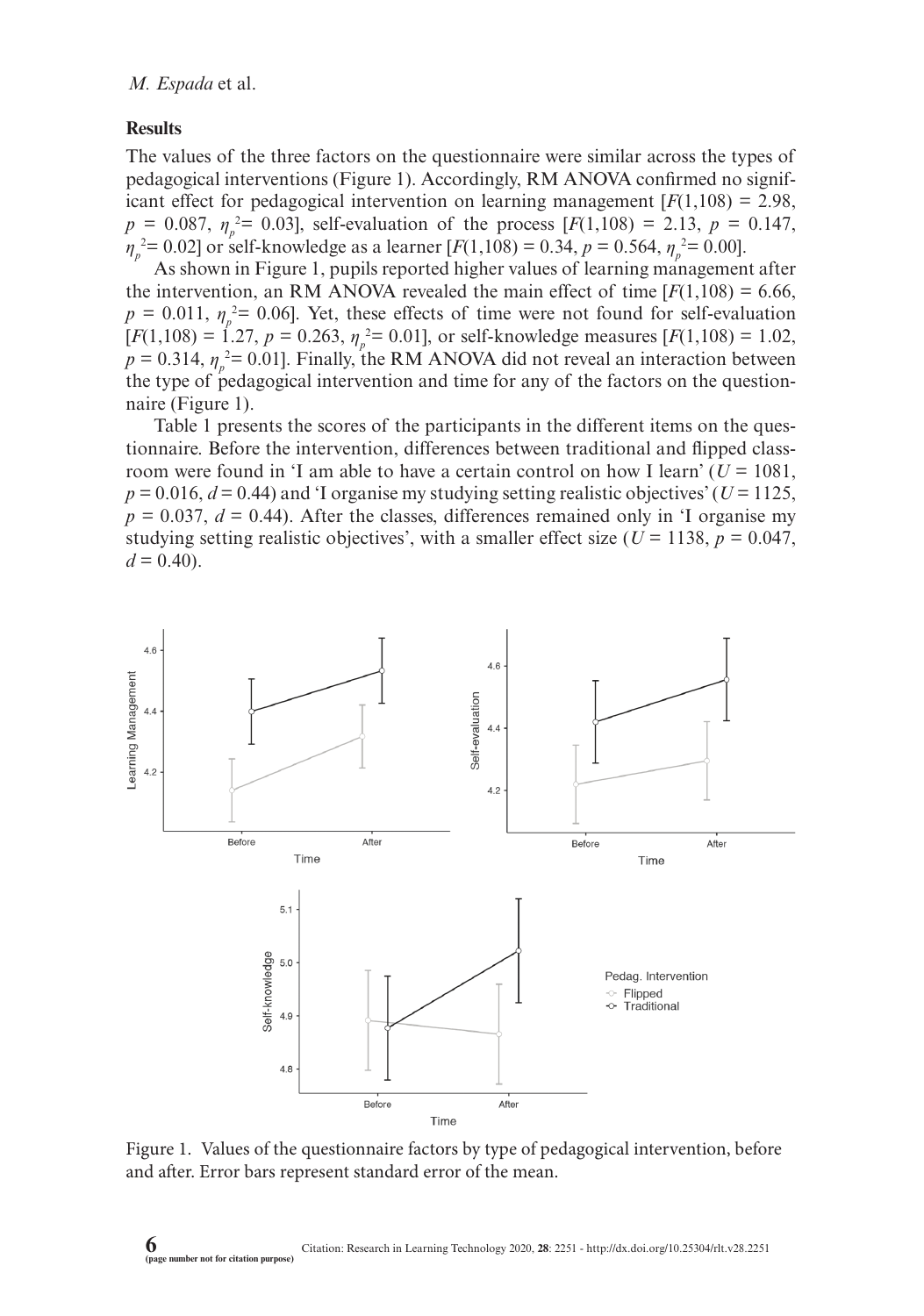| Items                                                                                                          | Before  |             |   |                  |           | After   |           |   |                  |           |
|----------------------------------------------------------------------------------------------------------------|---------|-------------|---|------------------|-----------|---------|-----------|---|------------------|-----------|
|                                                                                                                | Flipped |             |   | Traditional      |           | Flipped |           |   | Traditional      |           |
|                                                                                                                | M       | <b>SD</b>   |   | $\boldsymbol{M}$ | <b>SD</b> | M       | <b>SD</b> |   | $\boldsymbol{M}$ | <b>SD</b> |
| 1. I am able to have a certain<br>control on how I learn                                                       | 4.33    | 0.92        | ∗ | 4.70             | 0.73      | 4.52    | 1.01      |   | 4.77             | 0.72      |
| 2. I organise my studying setting<br>realistic objectives                                                      |         | $4.03$ 1.10 | ∗ | 4.48             | 0.88      | 4.21    | 1.16      | ∗ | 4.64             | 0.92      |
| 3. I establish times for study                                                                                 | 4.30    | 1.25        |   | 4.23             | 1.12.     | 4.44    | 1.23      |   | 4.30             | 0.93      |
| 4. I am able to use different strategies                                                                       | 3.91    | 1.20        |   | 4.19             | 1.20      | 4.09    | 1.18      |   | 4.40             | 1.14      |
| 5. I can check during the task if it is<br>responding to the objectives I have set                             | 4.15    | 1.13        |   | 4.41             | 0.97      | 4.26    | 1.04      |   | 4.52             | 1.09      |
| 6. I can check if the results<br>correspond to the objectives I set at                                         | 4.33    | 0.90        |   | 4.48             | 1.07      | 4.38    | 1.08      |   | 4.64             | 1.04      |
| the beginning of the task<br>7. I am aware of my level of<br>knowledge and my particular                       |         | 4.80 0.92   |   | 5.00             | 0.78      | 4.82    | 0.90      |   | 5.05             | 0.71      |
| method of processing information<br>8. I am able to identify my study<br>habits and can suitably describe them | 4.83    | 0.95        |   | 4.64             | 0.92      | 4.76    | 1.16      |   | 4.89             | 0.78      |
| 9. I am aware of my virtues and<br>difficulties when I am studying<br>or learning                              |         | 5.05 0.83   |   | 5.02             | 0.73      | 5.03    | 1.05      |   | 5.16             | 0.75      |

Table 1. Mean (*M*) and standard deviation (SD) of the scores relative to perceived development of the 'learning to learn' competence by type of pedagogical intervention (flipped vs. traditional) before and after the intervention.

Note: \**p* < 0.05

To examine the actual effect of the pedagogical intervention on the participants' scores, we calculated the difference between the before and after scores for each item for every participant, and then compared those scores by pedagogical intervention (traditional vs. flipped). The Mann–Whitney *U* test did not reveal a significant difference across groups for any of the items, with *p*-values ranging from 0.137 for 'I am able to identify my study habits and can suitably describe them' to 0.913 for 'I am able to use different strategies'.

# **Discussion**

We aimed to compare traditional versus flipped classroom methodology in the perception of the development of the 'learning to learn' competence in higher education. To this end, we measured the management of the learning process, self-evaluation of the process and self-knowledge as a learner (Muñoz-San Roque *et al*. 2016) before and after the pedagogical intervention.

The development of key competences needs to start at an early age and to continue throughout life. Measures to improve competence development need to reach all learners, independently of their background and individual capacities (European Commission 2018).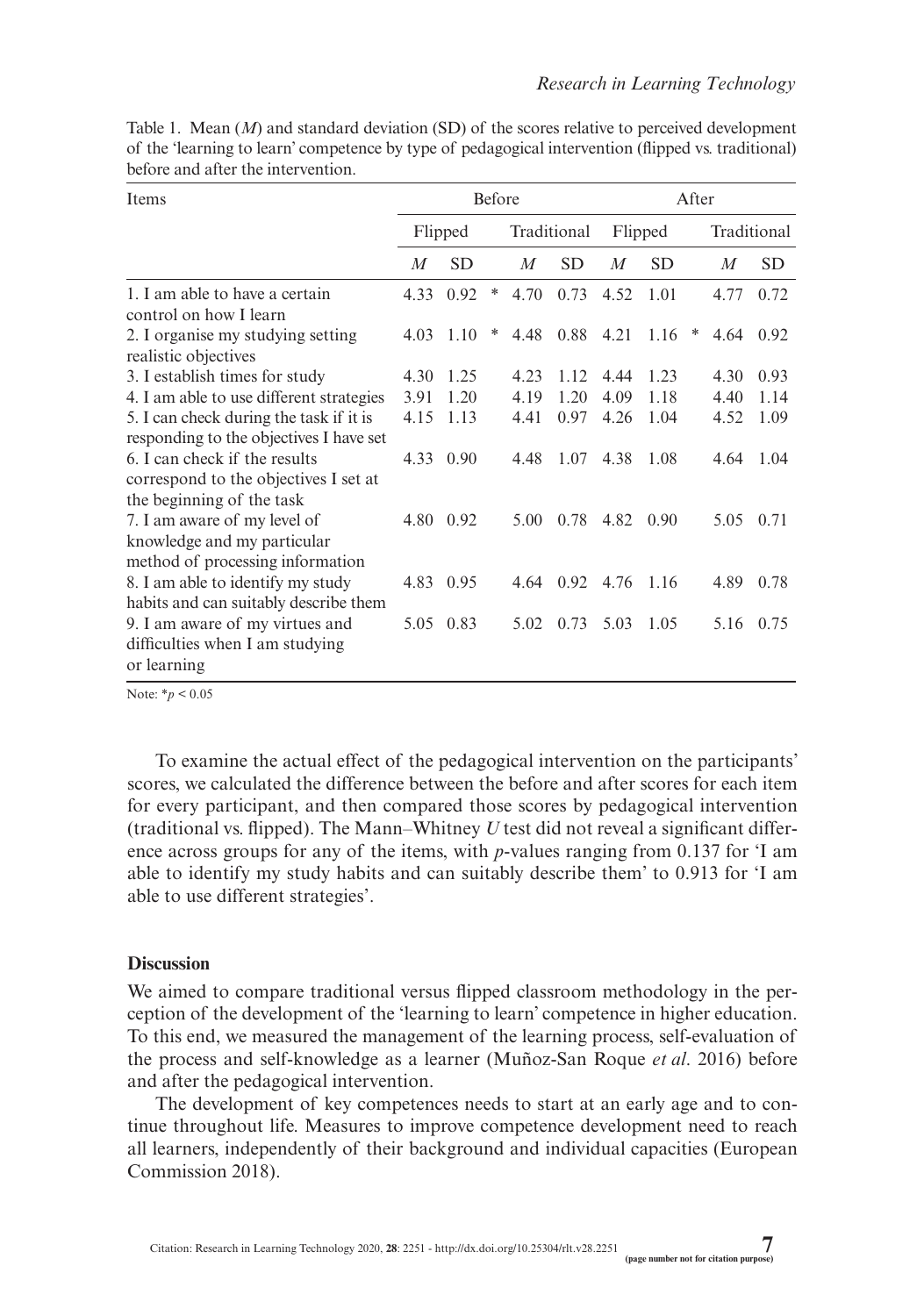### *M. Espada* et al.

Different authors and institutions are recommended to incorporate self-assessment of students in this process to know their opinions about the development of the competences (Salcines *et al.* 2018).

Students did report higher values of learning management after the intervention, but regardless of the methodology. In fact, results indicated that none of those factors showed a clear variation as a function of pedagogical intervention. Likewise, while the traditional group reported higher scores in some of the items (i.e. 'I am able to have a certain control on how I learn' and 'I organise my studying setting realistic objectives') either before and/or after, it did not show systematic variations in learning rate across time for any of the items composing the questionnaire. In other words, the values of items and factors suggest that both methods (flipped classroom vs. traditional) might produce similar results in acquiring 'learning to learn' competence.

The present findings are in line with the previous research on flipped class interventions among university students. For instance, the study by Morgan *et al*. (2015) found no significant differences in the self-evaluation of knowledge between the traditional method and flipped classroom. Kim (2018) did not find differences of a flipped learning course with regard to student satisfaction. In another recent study employing epidemiology master students, performance between flipped and traditional methods was similar with regard to quantitative assessment of the course (Shiau *et al.* 2018).

Some of the authors have provided some explanation of the absence of differences among methodologies. Despite some of the advantages of adopting the flipped classroom methodology such as students' general positive feelings and greater satisfaction and engagement, this methodology is not exempt from some problems, such as passive learning habits, heavier workloads and lack of time to review the videos at home, particularly among part-time students (Chen *et al*. 2014; Kim 2018; Zainuddin and Attaran 2016).

Results of our experiment and aforementioned studies can be understood in the framework of non-significant difference (Russell 1999). This well-documented phenomenon raises doubts about the (usually overestimated) benefits of the alternative methods of education based on the use of new technology in conjunction with blended or online instruction over the traditional classroom. Research suggests that score grades and student satisfaction are similar between traditional and alternative methods, and that they are mediated by other exogenous factors such as type of technology, available time of students, course design and so on (Russell 1999). In this sense, we highlight the need for the publication of educational works finding non-significant differences between instructional methods in order to avoid the publication bias. Otherwise, published works in favour of either traditional or alternative technology-based classrooms would lead to misguided conclusions.

### *Limitations*

This study is not exempt from shortcomings. First, while we measured the perceptions of the students in acquiring the competence of 'learning to learn', we failed to record the actual scores of the participants during the intervention. Collecting both perceptions and scores would provide a better picture of the teaching–learning process. The study was also limited by the short time available for the intervention because it was only performed during six classroom sessions.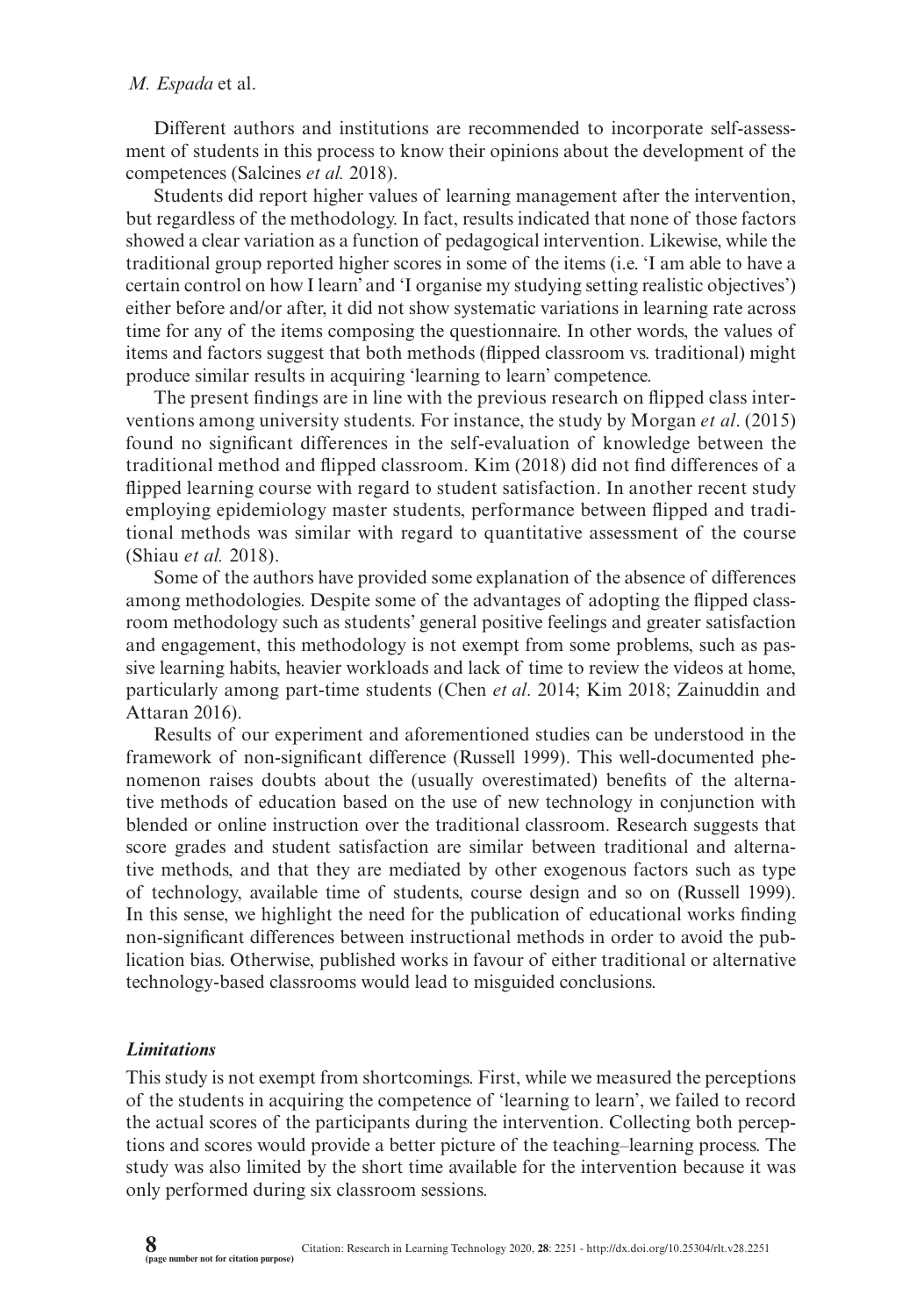For further research on this subject, future studies should be conducted during one complete year and should increase the sample size (involving students from the first to the last years). This might be enough time to see a difference between students using flipped classroom and traditional lectures. It would also make it possible to analyse the difference between freshmen and experienced students as more experienced students probably have developed study habits that might be difficult to change later, especially if these habits were developed by having only traditional lectures.

# **Conclusion**

We can conclude that this study did not find any significant differences between the traditional and flipped classroom methods, in the perception of the development of the 'learning to learn' competence. However, given the controversy that exists between the results of the present study and the results of different investigations, it is necessary to carry out more research using the flipped classroom method in order to be able to present scientific evidence to corroborate the influence of the flipped model in the university context.

# **References**

- Abeysekera, L. & Dawson, P. (2015) 'Motivation and cognitive load in the flipped classroom: definition, rationale and a call for research', *Higher Education Research & Development,* vol. 34, no. 1, pp. 1–14. doi: [10.1080/07294360.2014.934336](http://dx.doi.org/10.1080/07294360.2014.934336)
- Ary, C., *et al*., (2010) *Introduction to Research in Education,* 8th edn., Wadsworth, Belmont, CA.
- Bergmann, J. & Sams, A. (2014) *Dale la vuelta a tu clase: lleva tu clase a cada estudiante, en cualquier momento y cualquier lugar* (*Flip your class: take your class to each student, at any time and in any place),* Fundación Santa María-Ediciones SM, Madrid.
- Betihavas, V., *et al*., (2016) 'The evidence for "flipping out": a systematic review of the flipped classroom in nursing education', *Nurse Education Today,* vol. 36, pp. 15–21. doi: [10.1016/j.](http://dx.doi.org/10.1016/j.nedt.2015.12.010) [nedt.2015.12.010](http://dx.doi.org/10.1016/j.nedt.2015.12.010)
- Carretero, M. R. & Fuentes, M. (2010) 'La competencia de aprender a aprender (The "learning to learn" competence)', *Aula de Innovación Educativa,* vol. 192, pp. 7–10.
- Chen, Y., *et al*., (2014) 'Is FLIP enough? Or should we use the FLIPPED model instead?', *Computers & Education,* vol. 79, pp. 16–27. doi: [10.1016/j.compedu.2014.07.004](http://dx.doi.org/10.1016/j.compedu.2014.07.004)
- Chis, A. E., *et al*., (2018) 'Investigating flipped classroom and problem-based learning in a programming module for computing conversion course', *Educational Technology & Society,* vol. 21*,* no. 4, pp. 232–247.
- Climént, J. B. (2010) 'Reflexiones sobre la Educación Basada en Competencias (Reflections on competence-based education)', *Revista Complutense de Educación,* vol. 21, no. 1, pp. 91–106.
- Cohen, J. (1977) *Statistical Power Analysis for the Behavioral Sciences,* Academic Press, New York.
- European Commission (2018) *Council Recommendation on Key Competences for Lifelong Learning,* Official Journal of the European Union, Brussels.
- Fernández-March, A. (2006) 'Metodologías activas para la formación de competencias (Active methodologies for the training of competences)', *Educatio siglo XXI,* vol. 24, pp. 35–56.
- Herrero, R. M. (2014) 'El papel de las TIC en el aula universitaria para la formación en competencias del alumnado (The role of ICT in the University classroom for training the students in competences)', *Pixel-Bit. Revista de Medios y Educación,* vol. 45, pp. 173–188. doi: [10.12795/pixelbit.2014.i45.12](http://dx.doi.org/10.12795/pixelbit.2014.i45.12)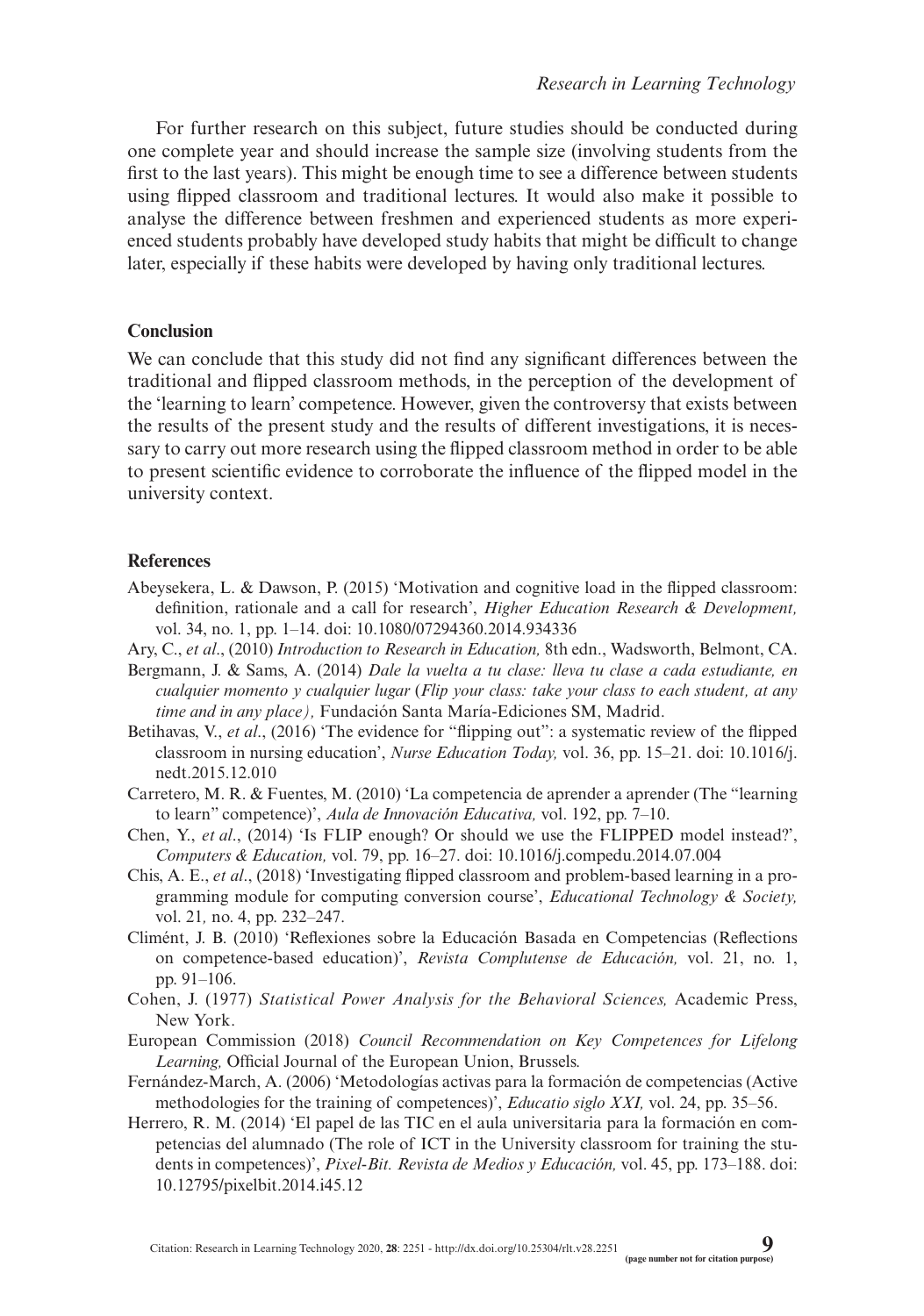### *M. Espada* et al.

- Hofmann, P. (2008) 'Learning to learn: a key-competence for all adults?', *Convergence,* vol. 41, no. 2–3, pp. 173–181.
- Kashada, A., Li, H. & Su, C. (2017) 'Adoption of flipped classrooms in K-12 education in developing countries: challenges and obstacles'*, International Journal of Emerging Technologies in Learning,* vol. 12, no. 10, pp. 147–157. doi: [10.3991/ijet.v12i10.7308](http://dx.doi.org/10.3991/ijet.v12i10.7308)
- Khanova, J., *et al*., (2015) 'Student experiences across multiple flipped courses in a single curriculum', *Medical Education,* vol. 49, no. 10, pp. 1038–1048. doi: [10.1111/medu.12807](http://dx.doi.org/10.1111/medu.12807)
- Kim, J. Y. (2018) 'A study of students' perspectives on a flipped learning model and associations among personality, learning styles and satisfaction', *Innovations in Education and Teaching International,* vol. 55, no. 3, pp. 314–324. doi: [10.1080/14703297.2017.1286998](http://dx.doi.org/10.1080/14703297.2017.1286998)
- Lage, M. J., Platt, G. J. & Treglia, M. (2000) 'Inverting the classroom: a gateway to creating an inclusive learning environment, *Journal of Economic Education*, vol. 31, no. 1, pp. 30–43. doi: [10.1080/00220480009596759](http://dx.doi.org/10.1080/00220480009596759)
- Lee, H. W., Lim, K. Y. & Grabowski, B. L. (2010) 'Improving self-regulation, learning strategy use, and achievement with metacognitive feedback', *Educational Technology Research and Development,* vol. 58, no. 6, pp. 629–648. doi: [10.1007/s11423-010-9153-6](http://dx.doi.org/10.1007/s11423-010-9153-6)
- Morgan, H., *et al*., (2015) 'The flipped classroom for medical students', *The Clinical Teacher,* vol. 12, no. 3, pp. 155–160. doi: [10.1111/tct.12328](http://dx.doi.org/10.1111/tct.12328)
- Muñiz, J., Elosua, P. & Hambleton, R. (2013) 'International test commission guidelines for test translation and adaptation: second edition', *Psicothema*, vol. 25, no. 2, pp. 151–157. doi: [10.7334/psicothema2013.24](http://dx.doi.org/10.7334/psicothema2013.24)
- Muñoz-San Roque, I., *et al*., (2016) 'Autopercepción del nivel de desarrollo de la competencia de Aprender a Aprender en el contexto universitario: propuesta de un instrumento de evaluación (Self-perceived level of development of the "learning to learn" competence in the university context: a proposed measuring instrument)', *Revista de Investigación Educativa,* vol. 34, no. 2, pp. 369–383. doi: [10.6018/rie.34.2.235881](http://dx.doi.org/10.6018/rie.34.2.235881)
- O'Flaherty, J. & Phillips, C. (2015) 'The use of flipped classrooms in higher education: a scoping review', *Internet and Higher Education,* vol. 25, pp. 85–95. doi: [10.1016/j.](http://dx.doi.org/10.1016/j.iheduc.2015.02.002) [iheduc.2015.02.002](http://dx.doi.org/10.1016/j.iheduc.2015.02.002)
- Russell, T. L. (1999) *The* No *Significant Difference Phenomenon: As Reported in 355 Research Reports, Summaries and Papers,* North Carolina State University, Raleigh, NC.
- Rychen, D. S. & Salganik, L. H. (eds.) (2001) *Defining and Selecting Key Competencies,* Hogrefe & Huber Publishers, Ashland, OH.
- Salcines, I., *et al*., (2018) 'Validación de la Escala de Autopercepción de Competencias Transversales y Profesionales de Estudiantes de Educación Superior. (Validation of Self-Perception Scale of Transversal and Professional Competences of Higher Education Students)', *Profesorado. Revista de Currículum y Formación de Profesorado*, vol. 22, no. 3, pp. 31–51. doi: [10.30827/profesorado.v22i3.7989](http://dx.doi.org/10.30827/profesorado.v22i3.7989)
- Salmerón, H. & Gutierrez-Braojos, C. (2012) 'La competencia de aprender a aprender y el aprendizaje autorregulado. posicionamientos teóricos. (The learning to learn competence and self-regulated learning. Positioning theorists)', *Profesorado. Revista de Currículum y Formación de Profesorado*, vol. 16, no. 1, pp. 5–13.
- Shah, R. K. & Barkas, L. A. (2018) 'Analysing the impact of e-learning technology on students' engagement, attendance and performance', *Research in Learning Technology,* vol. 26, no. 210. p. 2070. doi: [10.25304/rlt.v26.2070](http://dx.doi.org/10.25304/rlt.v26.2070)
- Shiau, S., *et al*., (2018) 'Evaluation of a flipped classroom approach to learning introductory epidemiology', *BMC Medical Education,* vol. 18, no. 1, p. 63. doi: [10.1186/](http://dx.doi.org/10.1186/s12909-018-1150-1) [s12909-018-1150-1](http://dx.doi.org/10.1186/s12909-018-1150-1)
- Trier, U. P. (2003) 'Twelve countries contributing to DeSeCo: a summary report', in *Definition and Selection of key Competences. Contributions to the Second DeSeCo Symposium,* eds, D. Rychen, L. Salganik, & M. McLaughlin, Swiss Federal Statistical Office, Neuchâtel, pp. 27–64.